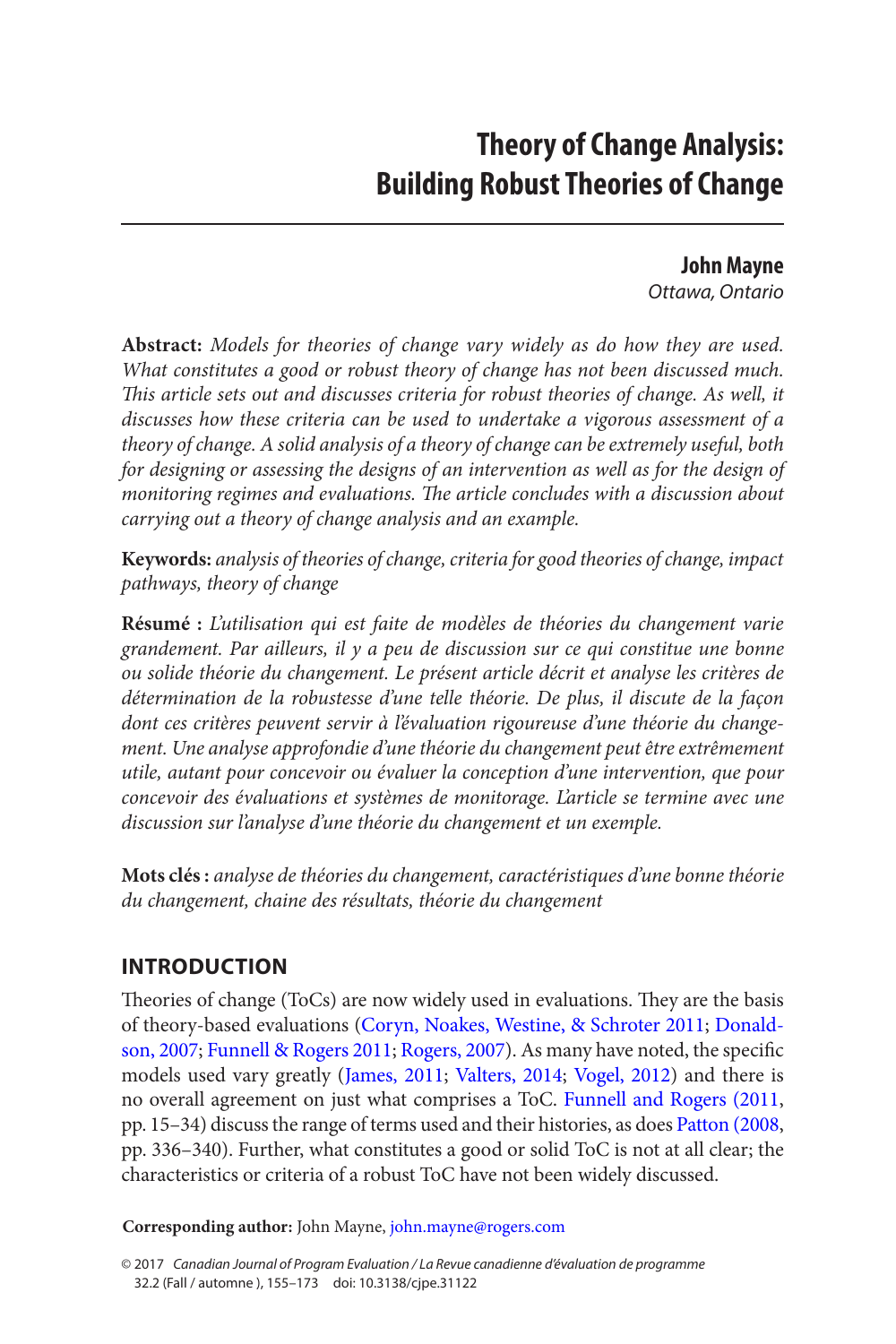<span id="page-1-0"></span>

**Figure 1.** The COM-B Based Theory of Change

This article discusses criteria for a robust ToC and a tool for carrying out analysis of ToCs, namely Theory of Change Analysis (ToCA) to assess and strengthen ToCs.

When discussing specific aspects of ToCs and presenting examples, I will be using the behaviour change-based ToC model shown in Figure 1. Behaviour changebased ToCs are discussed in [Mayne \(2015\)](#page-17-0) and the COM-B model in [Mayne \(2016a\)](#page-17-0). 1 However, the steps and principles discussed apply to theories of change generally.

### **Some Terms**

Given the diversity of how terms around ToCs and results are used, let me first a review the terms being used here:

• *Results* is used to include outputs, outcomes, and impacts, where impacts are the final outcomes affecting well-being. A *result statement* is the exact text used to describe the result. The term *intervention* is used here to describe specific activities undertaken to make a positive difference in outcomes and impacts of interest. It covers policies, programs, and projects.

<sup>1</sup> The COM-B model postulates that behaviour (B) occurs as the result of interaction between three *necessary* conditions, capabilities (C), opportunities (O), and motivation (M).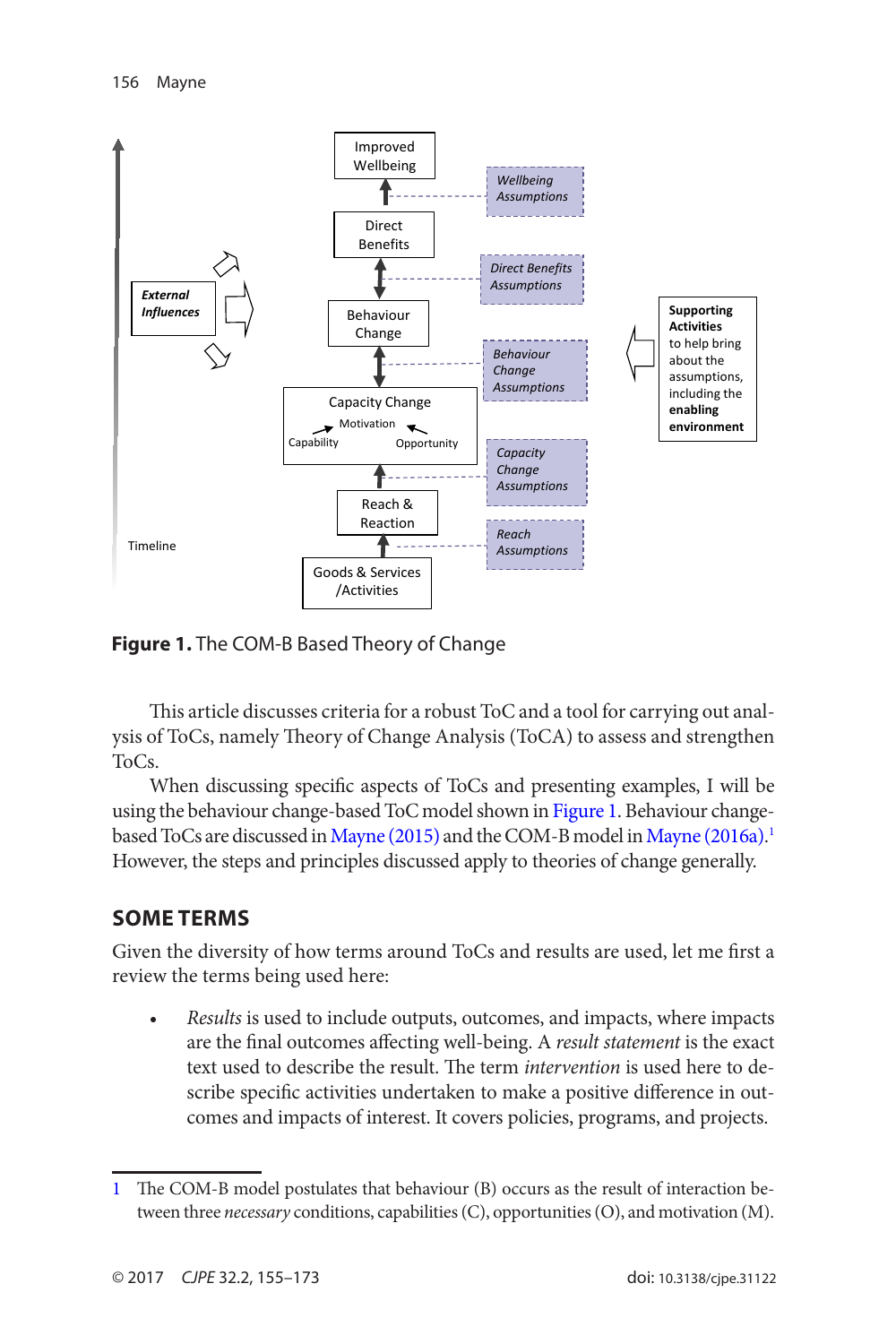- *Impact pathways* describe causal pathways showing the linkages between a sequence of steps in getting from activities to impact. An intervention may have several pathways to impact.
- A *theory of change* (ToC) adds to an impact pathway by describing the causal assumptions behind the links in the pathway—what has to happen for the causal linkages to be realized. Theories of change are models of how change is expected to happen (*ex ante* case) or how change has happened (*ex post* case).
- *Rationale assumptions* identify the underlying hypotheses or premise(s) on which the intervention is founded.
- *Causal link assumptions* are the salient events or conditions necessary (or likely necessary) for a particular causal link in a ToC to be realized; if the assumption doesn't hold, then the expected effect from that link will not occur. This can be a very demanding requirement, if interpreted literally. We can rather think in probabilistic terms, whereby causal link assumptions can be thought of as *likely necessary* assumptions, events, and conditions that almost always have to occur for the causal link to work.

Further discussion of these terms and other alternative terms used such as *logic models* and *program theory* can be found in [Mayne \(2015\).](#page-17-0)

Because they are necessary or likely necessary, causal link assumptions also represent risks to the causal link occurring—the risk being that the assumption does not occur, that is, is not realized. For example, if an assumption is that local government takes some action, the risk is that it does not take the action. Consequently, rather than listing assumptions and risks, one can just identify assumptions.

Typically, some assumptions are less likely to be realized than others. For example, if an assumption is that some party, perhaps a local government, will take some action that has not been taken before, and nothing is being done to encourage the government to do so, then that assumption is quite likely at risk—and indeed may not be plausible. If an assumption is that a market will emerge for a new product and nothing is being done to encourage such a market, then that assumption is at risk. In addition, an assumption may be at risk because of counter pressures trying to ensure the assumption is not realized. An assumption that monitoring will be done by a third party may be at risk if there are other powerful parties who do not want the monitoring to be effective.

For theory of change analysis, I will call these *at-risk assumptions*. In an *ex ante* situation, at-risk assumptions represent potential gaps in the design of the intervention and likely serious threats to the intervention working. As a result, one may want to identify possible *confirming actions* that could be taken early on to give assurances that the assumption is likely to be realized, or *corrective actions* that might be taken to mitigate the at-risk assumptions. In an *ex post* situation, these are areas that need special attention in evaluations to see if in fact anything was done to address the risk.

In *ex ante* situations, it is important to keep the timeline in mind. At-risk assumptions for causal links well in the future may be less of a problem—realizing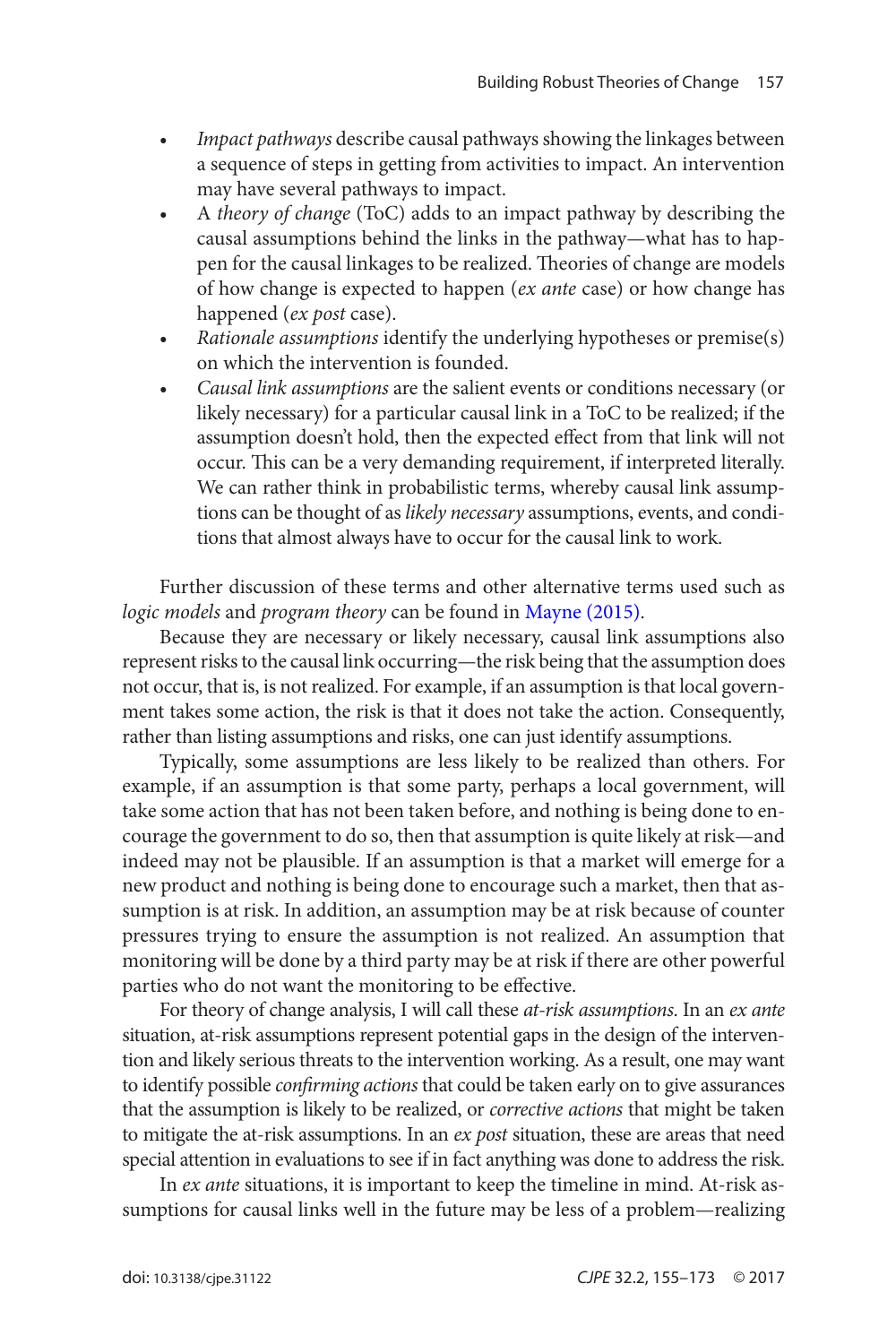<span id="page-3-0"></span>the risk, actions could be taken later to address the issue. Many assumptions would not be expected to be at risk, such as when the assumption can be expected to be realized based on past experience and/or research, if the intervention design is solid, or even if it is agreed by stakeholders that it is likely to occur.

In a theory of change model, at-risk assumptions could be identified by bolding the assumption and discussing it in the accompanying text.

### **Issues in Analyzing a Theory of Change**

In addition to their use in evaluations, ToCs have also been found useful in designing interventions or assessing the designs of interventions ([Leeuw, 2012](#page-17-0); [Rey, Brousselle, & Dedobbeleer, 2012](#page-17-0); [Tremblay, Brousselle, Richard, & Beaudet](#page-17-0)  [2013](#page-17-0)). [Mayne \(2015\)](#page-17-0) and [Mayne and Johnson \(2015\)](#page-17-0) discuss a variety of uses of theories of change. [Mayne \(2015\)](#page-17-0) and [Johnson, Mayne, Grace, and Wyatt \(2015\)](#page-16-0) discuss some forms of analysis of ToCs. However, no structured approach for such analysis has yet been proposed.

Those developing theories of change use forms of analysis both during development and after. However, given the numerous elements of a ToC and the various possible purposes, it is useful to undertake a structured analysis with specific aims in sight. The *theory of change analysis* (ToCA) discussed here aims at addressing two questions:

- 1. Does the intervention ToC appear robust? That is, is the ToC structurally sound and plausible?
- 2. What are the implications for monitoring and evaluating the intervention?

ToCA is done on a proposed ToC, one that has been developed to reflect how an intervention is working or was expected to work; hence the "appear" term in the question. Reality might suggest that the intervention and its ToC were not in fact that robust! But *a priori*, before undertaking extensive data collection, we would want to identify any evident shortcomings in the ToC and hence the intervention design. And *ex post*, if we find that a ToC that has been used to model an intervention is not very robust, we might find that helpful in explaining a less than successful intervention and/or identifying issues that an evaluation should explore.

### *Criteria for Robust Theories of Change*

When a ToC is being developed, the expectation is that it is not just a bunch of ideas, but that it is well articulated, credible, plausible, and logical—that it is robust. A robust ToC is defensible, would support a well-designed plausible intervention design, and would provide a solid basis both for monitoring and for theory-based evaluations.

A related idea is that of a ToC being evaluable, for which [Rick Davies \(2012\)](#page-16-0) has set out a list of criteria. Davies's criteria are quite broad in their coverage, meant to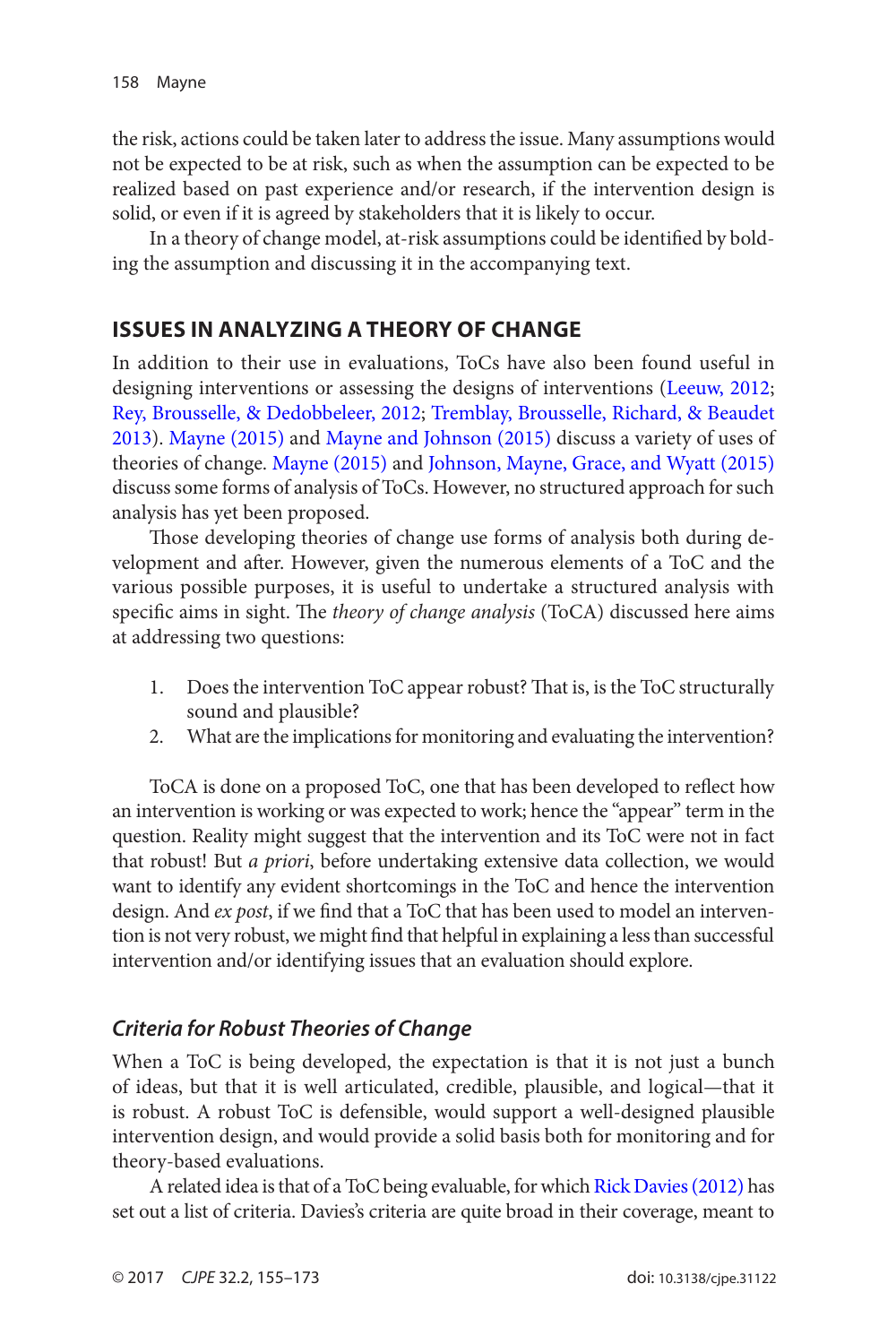include anything that is called a ToC. And indeed, as noted above, a wide range of models and representations have been used to depict theories of change, and several of Davies's criteria challenge what has been set out as to whether it is a ToC at all.

My starting point is a little different. In defining above what a ToC is, it is assumed that what is being examined sets out the pathways of change as a causal sequence of results, and assumptions behind the pathways.

Thus, several of Davies's criteria are "assumed," namely testable, explained, complete, and inclusive. How well those criteria are addressed in a ToC is part of the robust criteria discussed below. Most of Davies' other criteria are covered in the robust criteria as well. In addition, several other criteria are needed to assess the robustness of a ToC.

A robust ToC is one that is structurally sound and plausible. A robust ToC supports a solid and plausible intervention design: with this design, it is reasonable to expect that the intervention, if implemented as designed, will be able to contribute to the intended results. Criteria for a *robust theory of change* for an intervention would address the following questions:

*For a structurally sound ToC:*

- 1. Is the ToC *understandable*? Are there pathways of results, and are causal link assumptions set out? Is there a reasonable number of results?
- 2. Are the ToC results and assumptions *well defined*?
- 3. Is the *timing* sequence of results and assumptions *plausible*?
- 4. Is the ToC *logically coherent*? Do the results follow a logical sequence? Are the causal link assumptions pre-events and conditions for the subsequent effect? Is the sequence plausible or at least possible?
- 5. Are the causal link assumptions *necessary* or *likely necessary*?
- 6. Are the assumptions *independent* of each other (recognizing that some assumptions may apply for more than one causal link)?

*For a structurally sound ToC that is plausible:*

- 7. Is the ToC generally *agreed*?
- 8. Are the results and assumptions, or at least the key results and assumptions, *measurable*? What is the likely strength or status of evidence?
- 9. Are the causal link assumptions likely to be *realized*? Are at-risk assumptions mitigated through confirming or corrective actions?
- 10. Are the sets of assumptions for each causal link along with the prior causal factor plausibly *sufficient* to bring about the effect?
- 11. Is the *level of effort* (activities and outputs) commensurate with the expected results?
- 12. To what extent are the assumptions *sustainable*?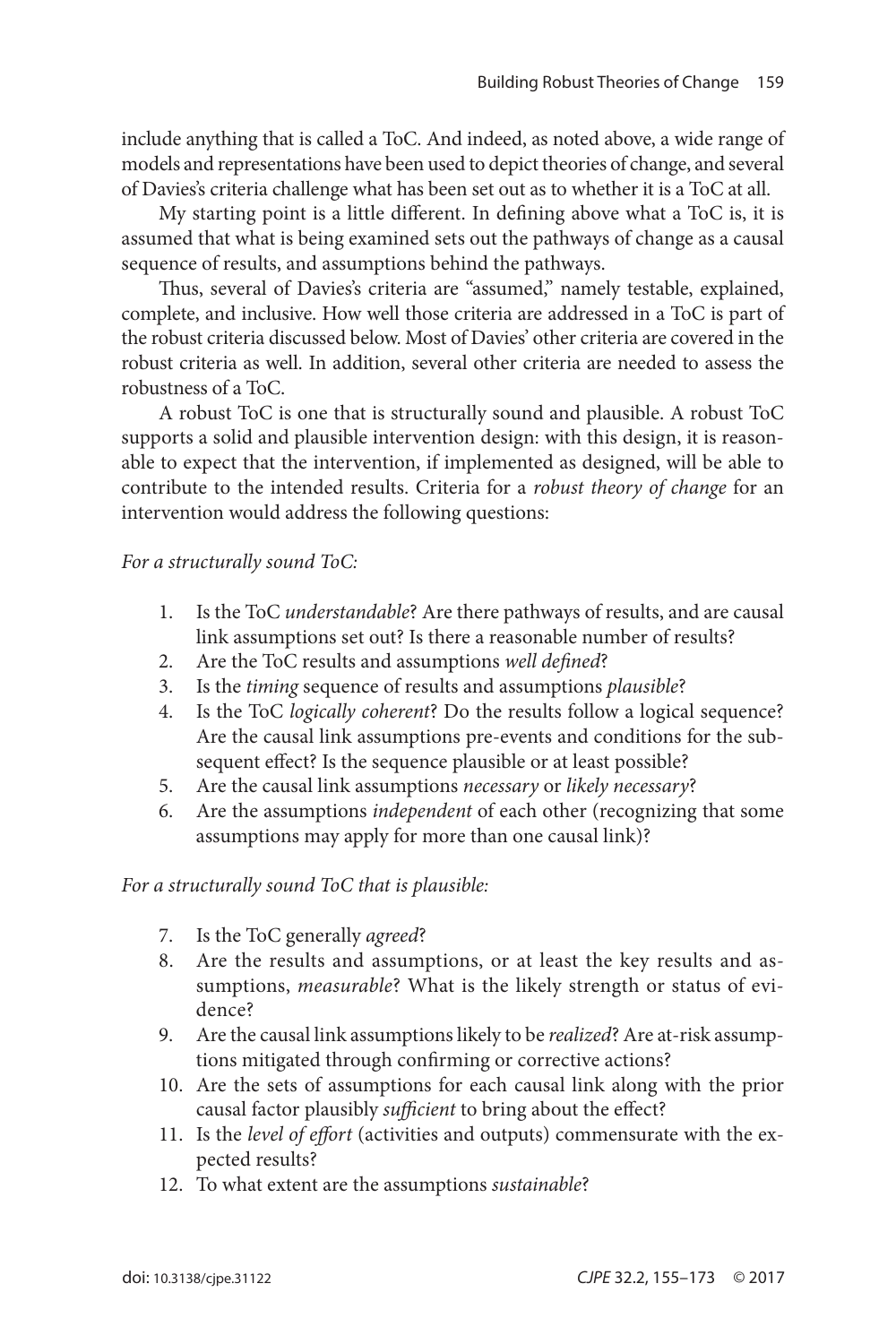<span id="page-5-0"></span>A ToC that is reasonably robust would provide a solid basis for using the ToC ([Mayne & Johnson, 2015](#page-17-0)) in (a) designing and planning an intervention, (b) managing an intervention, (c) assessing and evaluating an intervention, and (d) scaling up an intervention. Robustness, as imagined here, is not a 0-1 variable. Meeting all the criteria could be quite demanding. Rather, in most cases, one would be improving a ToC over time, moving toward a more robust version.

There is evident need for an intervention to be plausible. At the outset, clear gaps or flaws in the design will most probably lead to a less successful intervention. Evaluability assessments are now seen as exploring the plausibility of intervention design with a view to improving the design and/or to identifying if it makes sense to undertake an evaluation ([Davies, 2013](#page-16-0); [Peersman, Guijt, &](#page-17-0) [Pasanen, 2015](#page-17-0); [Trevisan & Walser, 2014](#page-17-0)). The criteria here for a robust ToC include those used in evaluability assessments. The criteria also include those set out for SMARTly describing outcomes (Smart, Measurable, Achieved, Relevant, Timely) in Outcome Harvesting ([Wilson-Grau & Britt, 2013](#page-18-0)).

#### *M&E Implications*

One purpose of a ToC is to provide a framework for setting out monitoring and evaluation plans. In carrying out ToC Analysis, it becomes clear just what needs to be monitored and paid attention to in evaluations. Questions here would be:

- 1. What data on results and assumptions should be monitored?
- 2. What issues need attention in an evaluation?
- 3. What is the likely strength or current status of evidence for the various results and assumptions, and in particular for each causal link?

[Table 1](#page-7-0) pulls these criteria together for ToCA. Each criterion is then discussed. These criteria build on ones I suggested earlier ([Mayne, 2011](#page-17-0)).

### **Ex Ante** *and* **Ex Post** *Perspectives*

In carrying out ToCA, it is important to keep in mind the perspective being used, namely if the situation is *ex ante* or *ex post*. The analysis is similar in both cases, but the implication of the findings will differ.

The context for the *ex ante* perspective is where a ToC is being developed for an intervention that has yet to be implemented or is in the early stages of implementation. The intent would be to develop a robust ToC to match a plausible intervention design, so that at the outset it seems reasonable that the intervention would bring about the expected results. In this setting, ToCA can be used to

- facilitate agreement on a ToC
- identify possible gaps in the intervention design and what can be done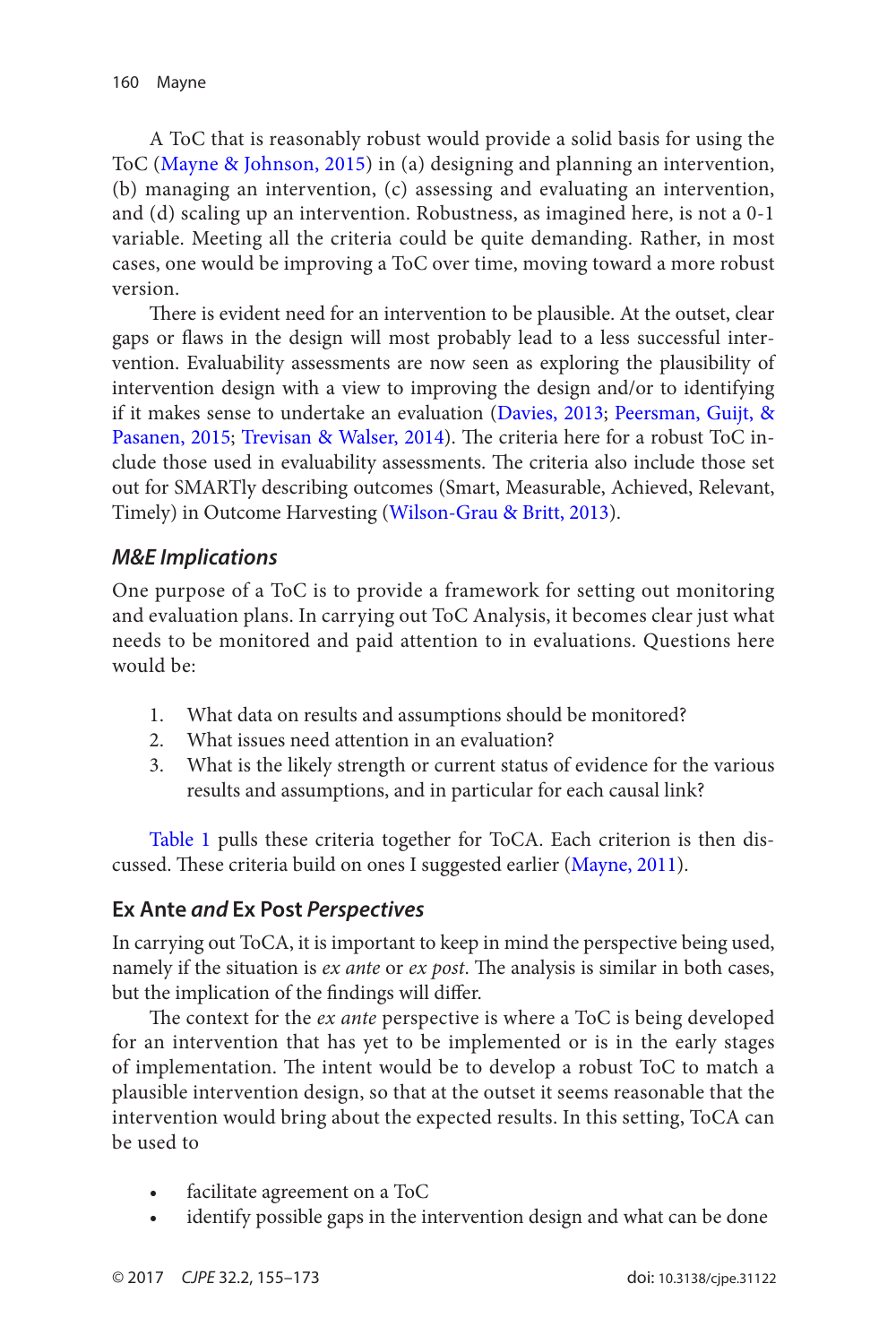- identify results and assumptions that need monitoring
- identify issues that a future evaluation needs to address.

In an *ex post* setting, the intervention has been in operation for some time and an evaluation is to be undertaken to see the extent to which the intervention has actually worked. Some monitoring data may have been gathered and some changes in the intervention may have been made over time. There is a need to either build (reconstruct) a ToC or revise an earlier ToC to reflect how the intervention is now seen as working. *Ex post* ToCA can be used to

- facilitate agreement on a robust ToC, often a reconstructed ToC
- identify current intervention design weaknesses that may explain limited expected results being achieved
- identify results and assumptions data that an evaluation needs to collect or get from monitoring data
- identify evaluation questions that need addressing in an evaluation.

Note that in this *ex post* scenario, ToCA itself would not be assessing if the ToC was in fact realized. That would be done as part of the evaluation, using something like contribution analysis.

In either case then, ToC Analysis would seek to

- *strengthen the ToC*: identify and correct any structural weaknesses in proposed theories of change.
- *strengthen the intervention design*: identify weakness in intervention design and what could be, or should have been, done to strengthen the design
- *identify data needs*: identify monitoring and evaluation data that need to be collected for assessing performance of the intervention.

# **The Theory of Change Analysis Criteria**

The criteria in [Table 1](#page-7-0) can be used to assess the robustness of the ToC and the underlying intervention. However, as noted earlier, robustness is not a 0–1 rating. That is, because there can be different models for the ToC of an intervention with different levels of detail, the criteria need to be applied in a sensible manner. They might best be thought of as guidelines for assessing the strength of a ToC and the intervention it represents.

# *Overall Criteria*

*Understandable:* The ToC and especially its pathways should be clearly evident so that readers understand the intervention in the same way. I have argued elsewhere that a complex ToC needs to be unpacked into several nested ToC models ([Mayne, 2015](#page-17-0)). Further, in any one ToC, there should be a reasonable number of results statements, so that the ToC model is "readable" to others beyond those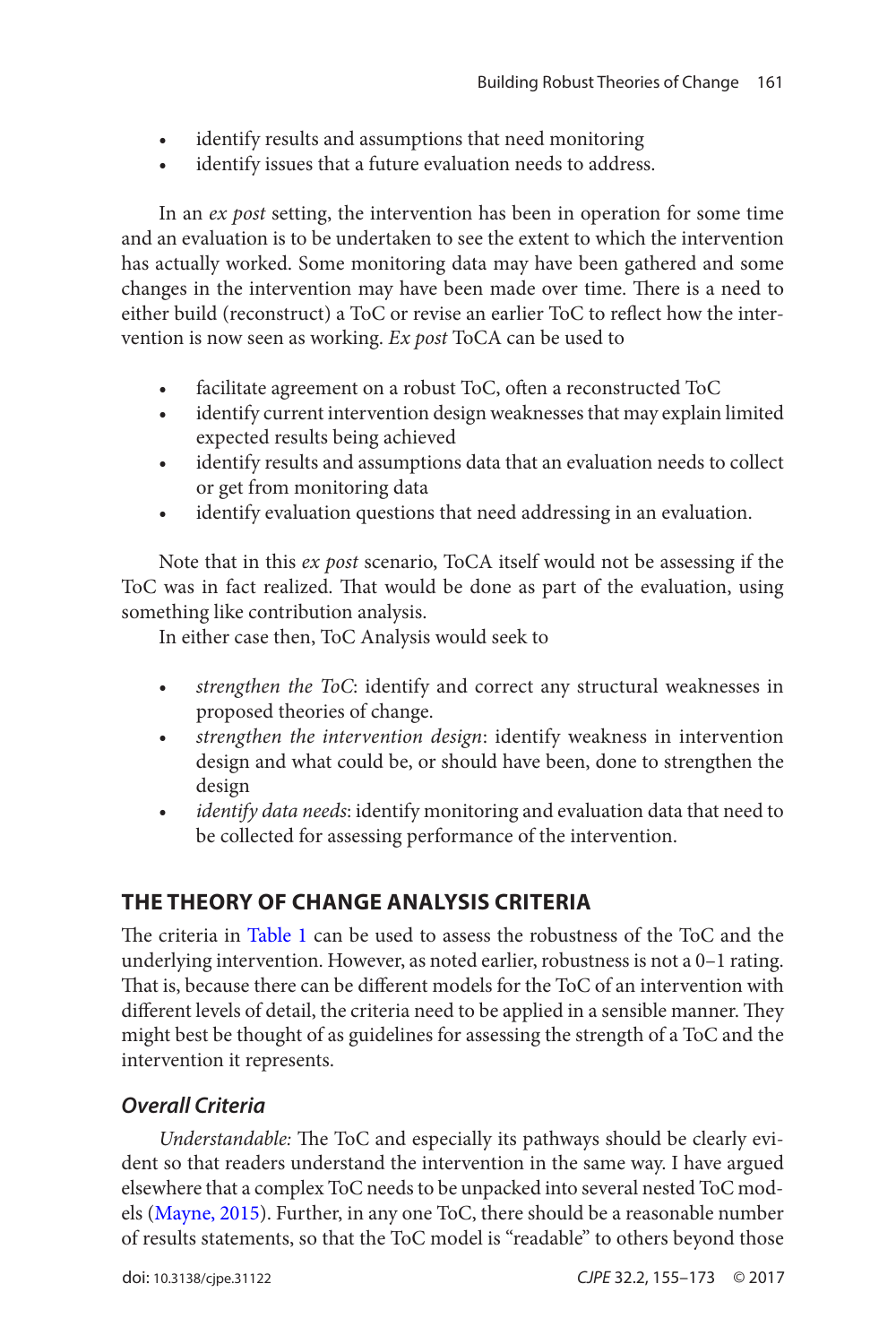### <span id="page-7-0"></span>**Table 1.** Criteria for Theory of Change Analysis

| <b>Overall Criteria</b> |                                                                                               |  |
|-------------------------|-----------------------------------------------------------------------------------------------|--|
| <b>Understandable</b>   | Is the logic and structure of the ToC clear?                                                  |  |
| Agreed                  | To what extent is the ToC agreed or contestable?                                              |  |
| Level of effort         | Are the activities and outputs of the intervention commensurate<br>with the expected results? |  |

#### **Criteria for Each Result**

| Well-defined<br>Plausible timing | Is the results statement unambiquous?<br>Is the time frame for the result reasonable?                                                                          |
|----------------------------------|----------------------------------------------------------------------------------------------------------------------------------------------------------------|
| Logical coherence                | Does the result follow logically from the previous result? Is the<br>sequence plausible or at least possible?                                                  |
| Measurable                       | Is there a need to measure the result? How can the results be<br>measured? What is the likely strength or status of evidence for<br>the result being realized? |
| <b>M&amp;E</b> implications      | What are the implications for monitoring and evaluation?                                                                                                       |

#### **Criteria for Each Assumption**

| Well-defined                | Is the assumption unambiguous?                                                                                                                                            |
|-----------------------------|---------------------------------------------------------------------------------------------------------------------------------------------------------------------------|
| Logical coherence           | Is the assumption a precondition or event for the effect sought?                                                                                                          |
| Justified                   | What is the justification for the assumption as being necessary<br>or likely necessary?                                                                                   |
| Realized                    | Is it plausible that the assumption will be realized? Are there<br>at-risk assumptions that should be addressed?                                                          |
| Sustainable                 | Is the assumption sustainable?                                                                                                                                            |
| Measurable                  | Is there a need to measure the assumption? How can the<br>assumption be measured? What is the likely strength or status of<br>evidence for the assumption being realized? |
| <b>M&amp;E</b> implications | What are the implications for monitoring and evaluation?                                                                                                                  |

#### **Criteria for Each Causal Link**

| Independence                   | Are the assumptions for the link independent from each other?                                                                                |
|--------------------------------|----------------------------------------------------------------------------------------------------------------------------------------------|
| A sufficient set               | Are the set of causal link assumptions along with the prior<br>causal factor sufficient to bring about the effect? Is the link<br>plausible? |
| Strength/Status of<br>evidence | What is the strength or current status of evidence for the causal<br>link being realized?                                                    |

who developed it. A rule of thumb that I have used is that if you have more than 13 result "boxes," you may have a mess instead of a ToC.

*Agreed:* If the ToC, no matter how well constructed, is the product of just one person or a small group, it may not have much support or buy-in, and may not be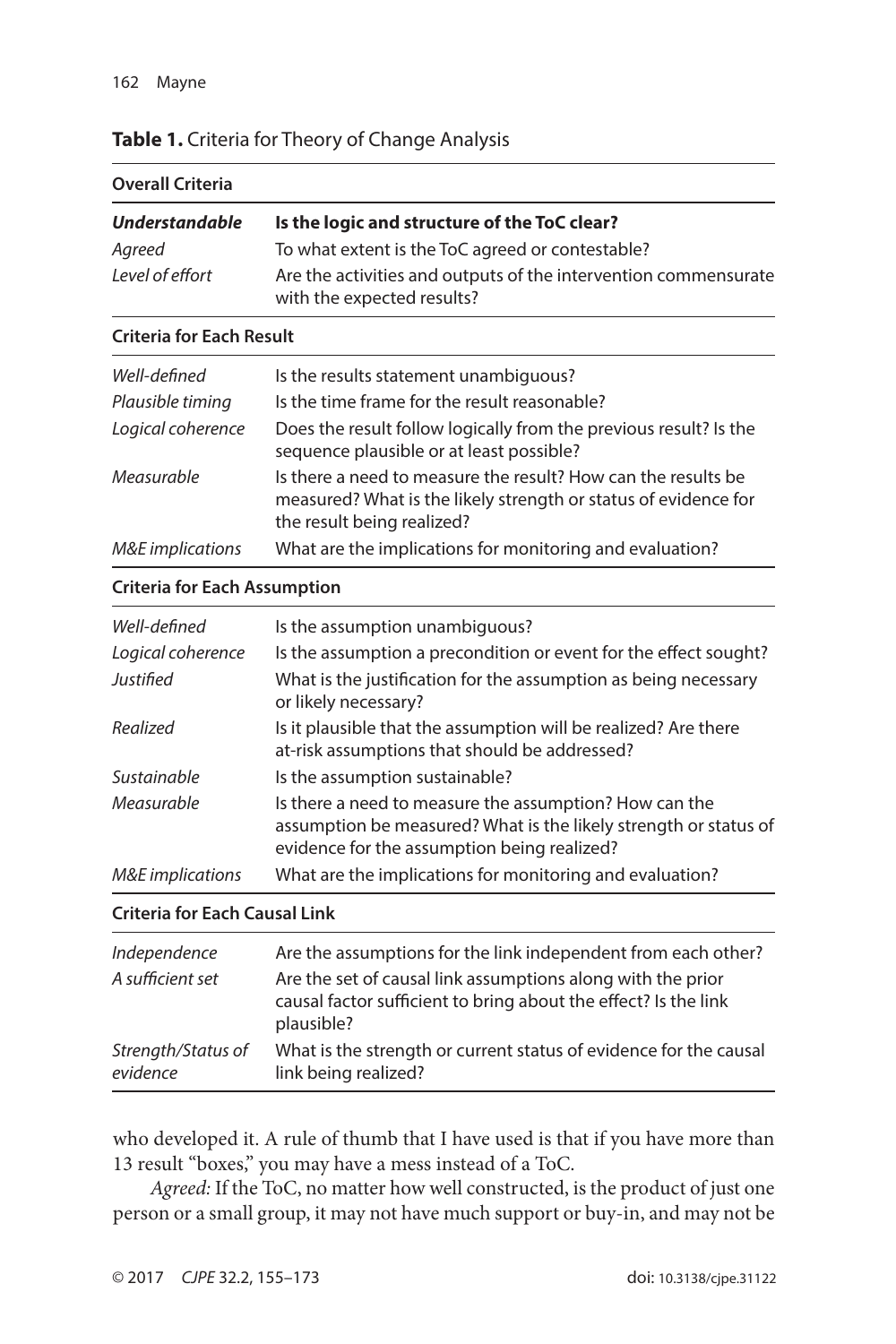<span id="page-8-0"></span>sustainable in the sense of not being used or not lasting long. Broad agreement among stakeholders would usually suggest a more robust ToC, often built up through a participatory approach to building the ToC. And there may be different views on how the intervention is supposed to work. In this case, one may need to build more than one robust ToC and check each against reality in due course, See, for example, [Hansen and Vedung \(2010\)](#page-16-0).

*Level of effort:* This is a rough check on the plausibility of the intervention. Does it seem reasonable that the activities of the intervention and their outputs will be enough for the intervention to make a difference in the ways expected? Interventions sometimes have quite ambitious intentions that are expected to be realized from a quite modest level of effort.

### *Criteria for the Results*

*Well defined:* The results need to be as *well defined* as practical as to their meaning and content, and their measurability. They should not be subject to different interpretations by different readers.

*Plausible timing:* There should be an indication of when the results are expected to come about, and the *time frame* set out should be realistic, that is, *plausible*. Setting out realistic timing for when results can be expected is frequently neglected in developing ToCs, indeed often completely absent. Unrealistic expectations about timing can point to quite unrealistic interventions. Even less attention is paid to the trajectory of the expected results, as [Woolcock \(2009\)](#page-18-0) discusses.

*Logical coherence:* That is, the step-by-step model from activities/outputs to impact should make sense, based on plausible or at least possible logic and perhaps prior evidence. The distinction here between plausible and possible logic reflects the fact that different ToC models provide different levels of detail. A "possible" logic sequence implies that the causal step is possible but represents a large leap in logic, which may be due to the level of detail in the ToC or to a causal link at-risk. Remember, the ToC is a model of expectations, which may of course turn out otherwise. If the ToC is behaviour-based, such as discussed by [Mayne \(2015\)](#page-17-0) or [Morton \(2015\)](#page-17-0) and illustrated in [Figure 1](#page-1-0), this significantly strengthens the logical coherence of the model.

*Measurable:* The results, or at least key results, should be measurable—there are reliable and valid measures of the results, and the needed data can be (readily) collected. Depending on the use being made of the ToC, there may not be a need to measure all the results set out in a pathway. For example, in a behaviour-based theory of change model, measuring capacity change can sometimes be a challenge. On the other hand, measuring behaviour changes is usually much simpler, and may be all that is needed if the expected behaviour changes have occurred and other aspects of the model are verified. The ToC analysis should indicate if the result (a) needs to be measured, (b) might be useful to measure, or (c) do not really need to be measured. It is useful here to note the likely *strength of evidence* based on the measures.

*Implications for monitoring and evaluation:* As part of the analysis, one can also assess what the implications of each component of the ToC are for monitoring and evaluation. Implications could be identifying evaluation questions to be addressed;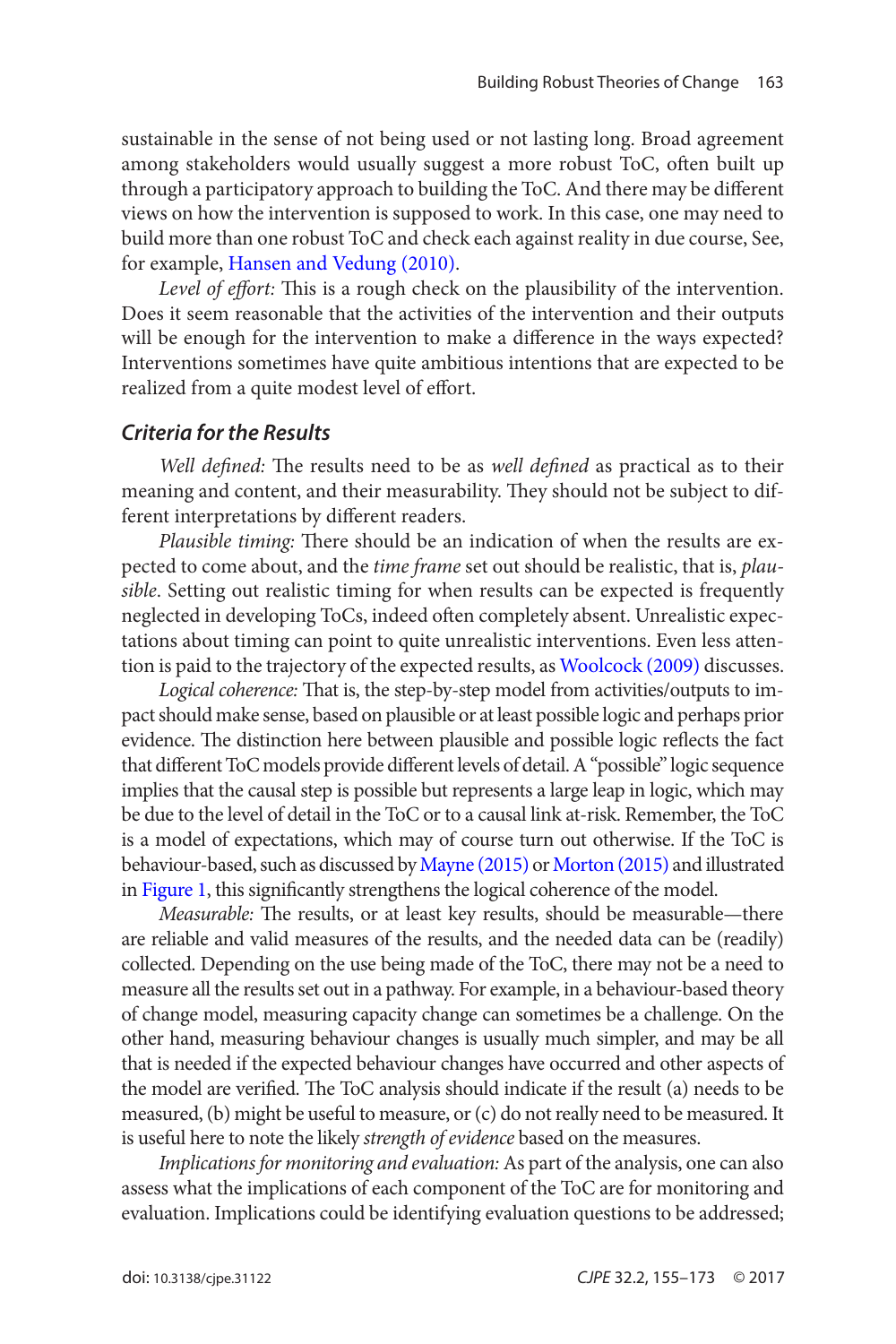issues that need to be carefully watched or explored; issues, results, and/or assumptions that should be monitored; and/or identifying data that should be collected.

The analysis would identify specific *M&E actions* that should be taken to strengthen monitoring and evaluation.

### *Criteria for the Assumptions*

*Well defined:* The events and conditions set out in the assumptions need to be as well defined as practicable as to their meaning, content, and measurability. They should not be subject to different interpretations by different readers.

*Logical coherence:* Because the assumption should be needed for the effect to occur, it should be a logical precondition or event.

*Justified:* The assumptions are justified by a solid argument as necessary or likely necessary events or conditions for the causal link to work.

*Realized:* One should expect that the assumptions would be realized. That is, there is general agreement, strong logic, actions being taken, or prior evidence that make the assumption plausible. The analysis could identify the at-risk assumptions that exist to the intervention and *corrective or confirming actions* that could or need to be taken to mitigate the risk. *Ex ante*, this would identify weaknesses in the intervention design and what might be done to strengthen the design. *Ex post*, it would identify assumptions that need careful examination in an evaluation. In essence, here one is assessing the degree of control the intervention has over the assumption.

*Sustainable:* An assumption may be realized during the period of the intervention, but one normally would hope that the assumption is sustainable after the intervention is over. If not, then the assumption is at future risk, as would be the causal link, the result in question, and indeed the intervention. Where sustainability is an issue, the intervention might want to undertake some form of corrective action.

*Measurable:* The assumptions, or at least key ones, are measurable: there are reliable and valid indicators, the relevant data can be (readily) collected, and/or there is adequate prior evidence. The analysis should indicate if the assumption (a) needs to be measured, (b) might be useful to measure, or (c) does not really need to be measured. Again, it is useful here to note the likely *strength of evidence* based on the measures.

The *M&E Implications* criteria are discussed above.

### *Criteria for Each Causal Link*

*Independence:* For each causal link, the assumptions should be independent of each other—that is, be separate events/conditions—and hence be a minimum set of assumptions, recognizing that the same assumption may be needed for more than one causal link.

*A sufficient set:* The set of the initial result plus assumptions for the causal link should be seen as sufficient for that link to work, that is, for the cause plus assumptions to contribute to the effect. The link should be plausible—the link causal package should be enough to likely bring about the effect.

*Strength/status of evidence:* This final criterion is about the likely strength of the evidence on the causal link occurring (*ex ante*), or the current status of evidence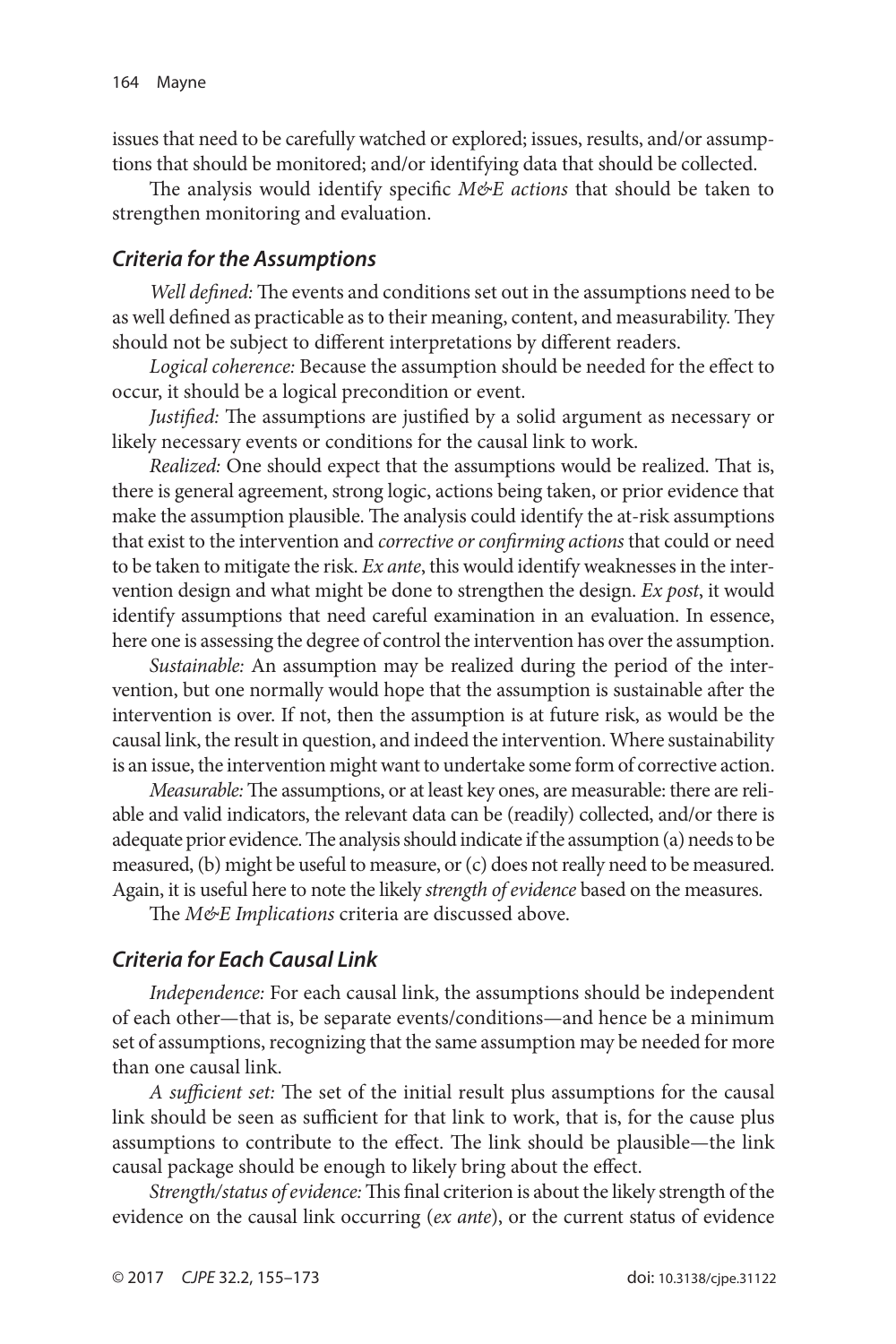about the link having been realized (*ex post*), classified as strong, medium, or weak. Again the analysis would seek to identify intervention design weaknesses or issues that need exploring in an evaluation. Where evidence appears weak, this might suggest the need for additional monitoring, research, and/or evaluation.

# **Carrying Out ToC Analysis**

The actual ToC Analysis needs to carried out in a step-by-step manner. Too often, a theory of change is developed on the basis of the ideas and beliefs of those involved without much challenge and analysis. Without structured analysis and challenge, it is unlikely that a robust theory of change and the implications for intervention design would emerge. ToCA entails a careful examination of each element in the theory of change, how the elements fit together, and an assessment of the ToC weaknesses, data needs, and their implications.

ToCA would use the criteria in [Table 1](#page-7-0) as the basis for analysis, roughly in the order set out. There would likely be some interplay among results, assumptions, and the pathway. The findings could then be summarized in terms of implications around the two questions noted earlier.

# *Step 1: Overall Criteria*

The initial analysis is to determine if there is indeed an actual ToC model to work with, and if the intervention seems at all plausible.

*Understandable:* If the ToC is hard to understand, such as if pathways are unclear or there is a proliferation of results, then rethinking and redrafting are needed so that there is something resembling a ToC with impact pathways.

*Agreed:* If there are different views as to how the intervention is expected to work, more discussion on the ToC is probably warranted. If differences persist, then it may be necessary to build more than one ToC and analyze each of them.

*Level of effort:* If the expectations for results are quite out of line with the level and nature of the activities being undertaken, there may be a need to rethink the design of the intervention or to reduce expectations to a more realistic level.

# *Step 2: Detailed ToC Analysis*

The detailed ToC Analysis is best done result level-by-result level in sequence. That is, using the behaviour-based ToC model, in order:

- *Getting to Reach*: Will the outputs delivered reach the intended target groups with the right reaction?
- *Getting from Reach* to *Capacity Change*: Will the outputs delivered and their reach lead to the intended capacity changes?
- *Getting from Capacity Change* to *Behaviour Change*: Will the capacity change lead to the intended Behaviour Changes?
- *Getting from Behaviour Change* to *Direct Benefits*: Will the behaviour changes lead to the intended Direct Benefits?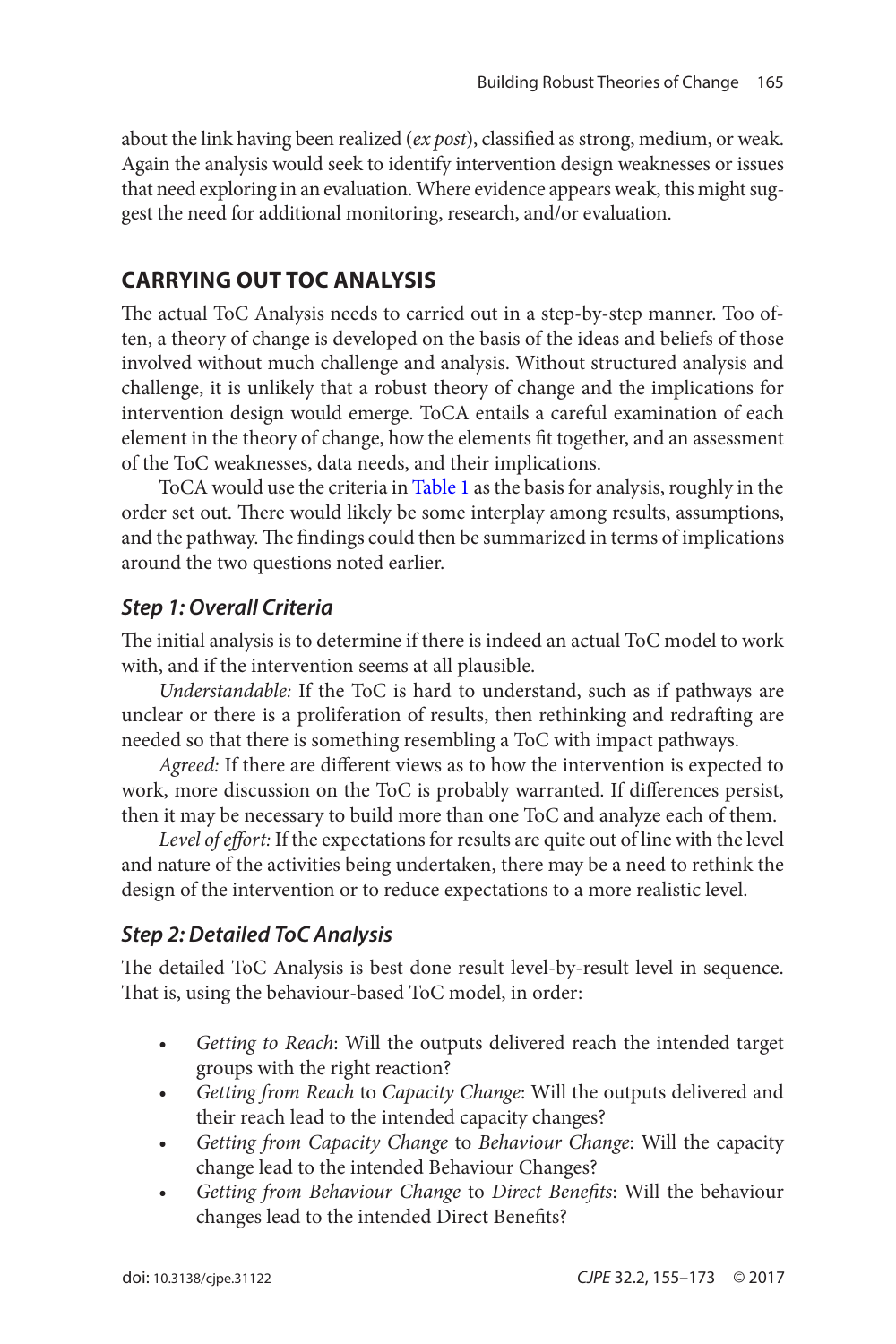• *Getting from Direct Benefits* to *Well-being Changes*: Will the direct benefits lead to the intended Well-being Changes?

If another ToC model is being used, the steps are the same: getting from one level to the next. For each level, an analysis of results and an analysis of assumptions would be done and a summary of findings set out:

#### *Analysis of Results*

*Definition*: If not well defined, need to further define terms.

*Timing*: If not sensible, suggests a structural change to the ToC needed.

*Logical coherence*: If not OK, suggests a structural change to the ToC needed.

*Measurement*: Indicate if *needed*, *might be needed*, *not needed,* and through what means. If strength of evidence is weak and the measurement important, suggests an issue to be addressed in the M&E Implications.

*M&E implications*: Brings together the M&E issues. Need to remember that not all results may need to be measured.

#### *Analysis of Assumptions*

*Definition:* If not well defined, need to redefine terms.

*Logical coherence:* If not OK, suggests the need for structural changes in the ToC. *Justification*: If not necessary or not likely necessary, then the assumption should be dropped.

*Realization*: If realization is in doubt, then need to identify assumption as at-risk and set out confirming or corrective actions.

*Sustainability:* Similarly, if the assumption is found not to be sustainable, a corrective action may be needed, or, in an *ex post* case, the issue noted as a lesson learned for future similar or follow-up interventions.

*Measurable*: Indicate how measures would be taken and if *needed*, *might be needed*, *not needed.* If strength of evidence is weak and measurement important, suggest an issue to be addressed in the M&E Implications.

*M&E implications*: Need to remember that not everything need be measured.

### *Assessing the Causal Link*

*Independence*: If assumptions are not independent, consider merging assumptions.

*A sufficient set*: If not a sufficient set, additional assumption(s) or more of the prior result are needed.

*Strength/status of evidence*: Indicate level of evidence for the link being realized.

#### *Summary of Findings for Getting to a Result*

The summary of the analysis can depend on the specific purpose and context, but in general can highlight (a) the changes needed to enhance the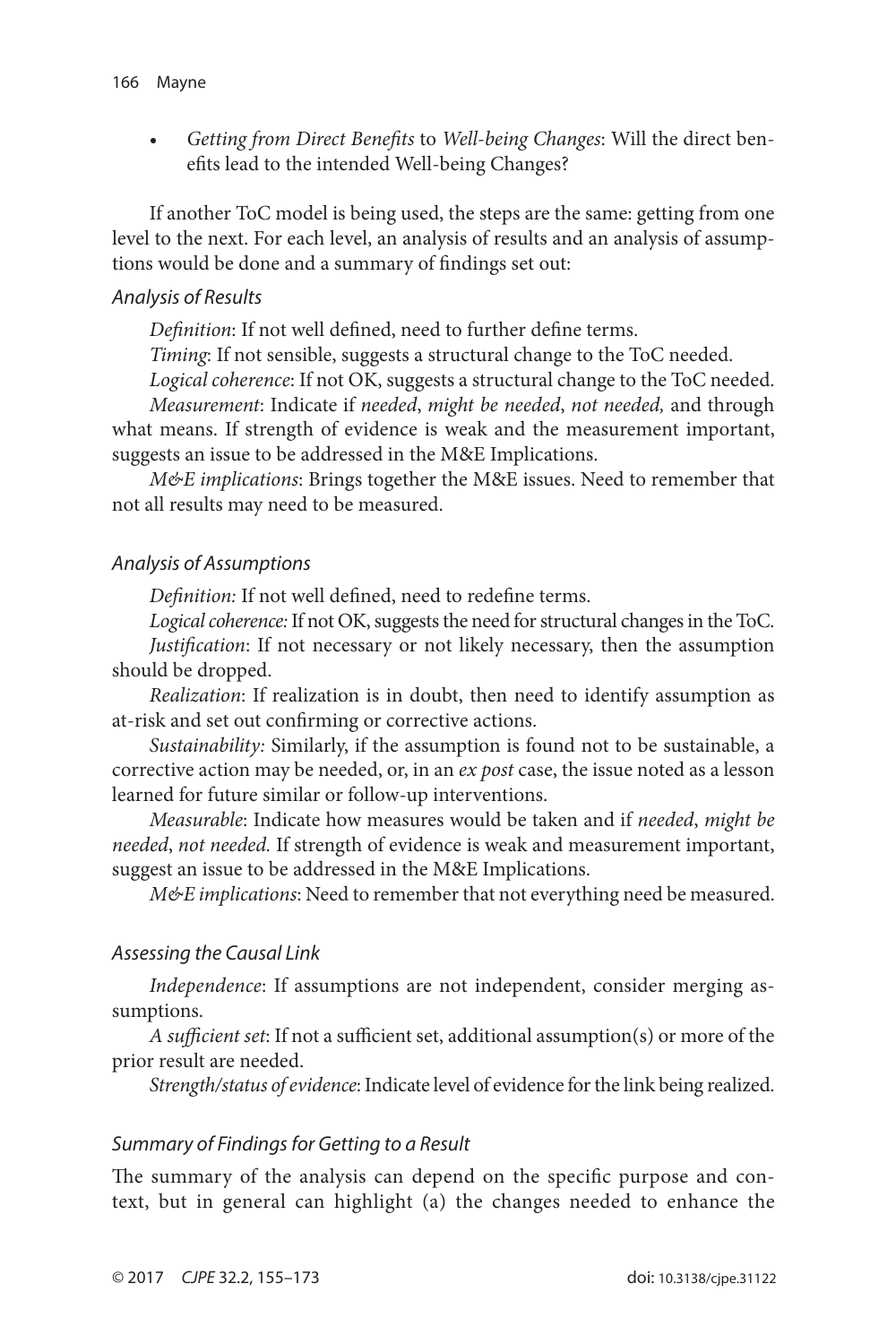robustness—structural soundness and plausibility—of the ToC, (b) the level of evidence there is on results and assumptions, (c) the actions that are needed to enhance the robustness of the intervention design, and (d) the M&E implications.

Structural Changes Needed

Where the structural criteria for a robust theory of change are not met, structural changes are needed to the ToC to enhance its robustness—that is, changes in descriptions used, result statements, coherence, assumptions, and/or causal links. After any structural changes, we would want to conclude that the ToC is reasonably sound.

Strength/Status of Evidence

Summary analysis can indicate the strength of evidence for (a) the result in question, (b) the assumptions associated with the link, and (c) the link being realized.

Additional Intervention Effort Needed to Enhance Plausibility

If plausibility or sustainability of the ToC/intervention design is questionable due to at-risk assumptions identified and/or sustainability being questioned, then confirming or corrective actions are likely needed. We would want the analysis to conclude that, with the confirming/corrective actions, the intervention design is (or *ex post* would be) robust. Where the ToC is seriously contested, more than one ToC may needed to be developed and analyzed.

M&E Actions

To monitor how well implementation is going or to verify the ToC in an evaluation, it is important to identify what data need collecting and the likely strength of the resulting evidence.

*Conclusion*: Overall conclusions for the specific link (component) in the ToC on robustness, level of evidence, and sustainability.

Theories of change are best developed in a participatory manner involving those designing/implementing the intervention and the evaluator ([Mayne, 2015](#page-17-0), pp. 137–138). During this development, of course, the criteria for a robust theory of change can be kept in mind. In other cases, the ToC Analysis is done on a completed theory of change, probably (although not necessarily) by the evaluator. The findings of the analysis should then be discussed with intervention implementers. This discussion may bring to light issues that were not, but need to be, included in the ToC, identify issues about the intervention design that need addressing, and/or identify data that need to be monitored or that need to be addressed in a planned evaluation.

# **An Example**

To illustrate issues and concepts in ToC Analysis, I examined a previously used case of an intervention aimed at improving the nutritional diets of children through providing trainintg and information to mothers ([Mayne, 2015](#page-17-0)). The ToC used there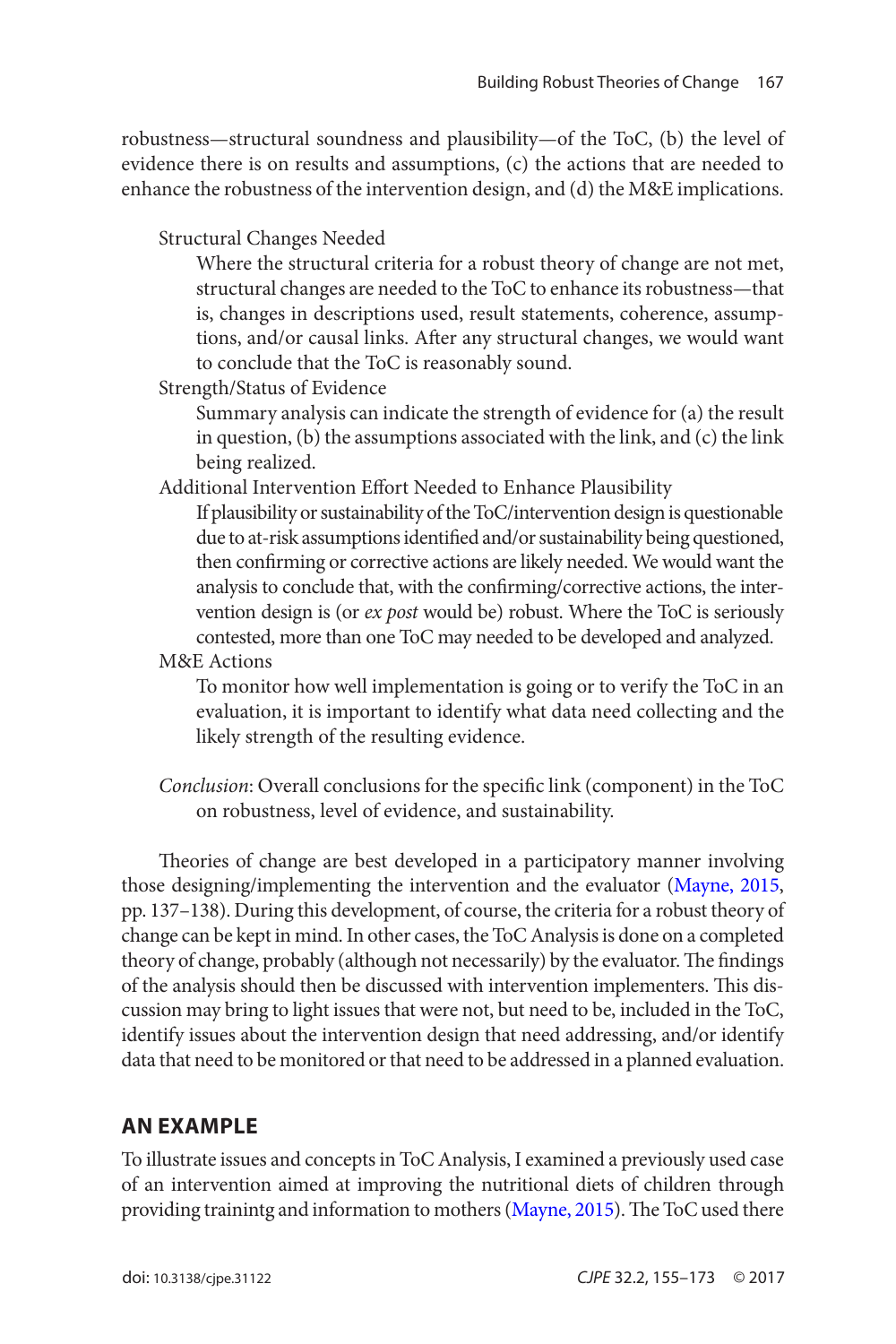<span id="page-13-0"></span>

**Figure 2.** A Nutrition Intervention Theory of Change

is shown in Figure 2, with a few small changes to be consistent with the COM-B model: the motivation and food availability assumptions have been shown as capacity change assumptions rather than behaviour change assumptions.

The ToC in Figure 2 was used to carry out the ToCA. All the details are not provided here—but can be found in [Mayne \(2016b\)](#page-17-0), as the analysis is quite lengthy. And that is worth a note. ToC Analysis is not a quick and dirty approach: it takes time, but not a lot, and patience to go through each criterion for each result and each assumption. But it can be worthwhile. Having developed the original example, I was not expecting many new insights, but I was wrong!

The findings from the ToCA are summarized below for each results level.

#### *Getting to* **Reach and Reaction**

Several needed *structural changes* were identified. The Reach result statement was not well-defined. What did "mothers with young children reached" mean? It could mean several things, such as mothers heard about the training, mothers were asked to participate, or mothers participated in at least the first session. I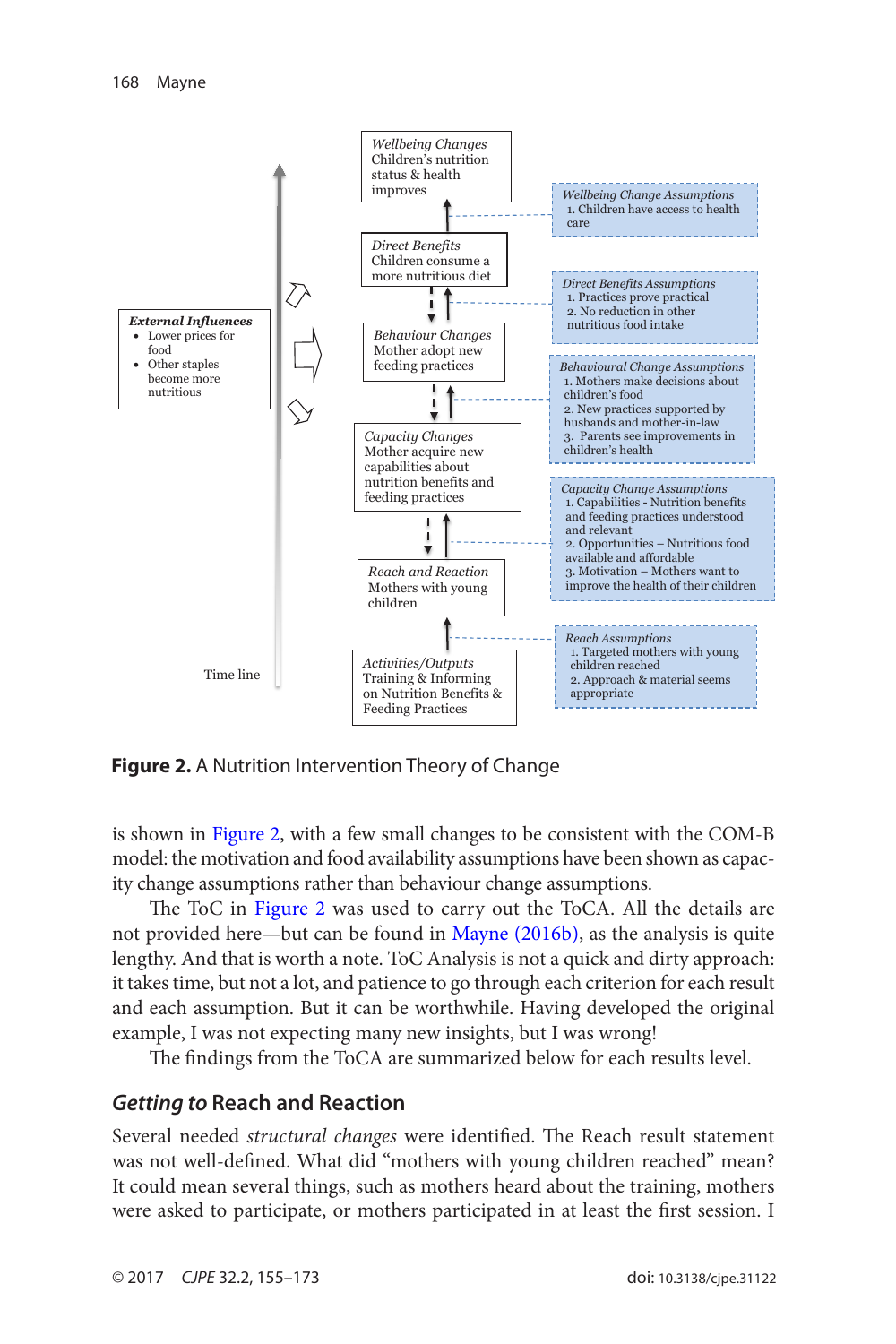assumed it was the latter case: reach and reaction was asking if mothers at least started the training and if they had a positive initial reaction. So the result statement needed to be changed.

Further, the first reach assumption was the same as the reach statement! Clearly there was a logical coherence problem. A new assumption, in fact two, were needed: targeted mothers are well identified, and targeted mothers can be communicated with. To get participation, the intervention needed to know who and where the targeted mothers were, and needed to be able to get the message to them about the nutrition training sessions.

If *sustainability* in the target area was an issue, then there would need to be a plan of how new mothers beyond the initial reach were to be reached, such as perhaps building into the training the need to spread the word within their communities.

There are two M&E implications: namely, the need to track the percentage of targeted population that initially participated, and to monitor initial reaction of participants.

### *Getting from* **Reach to Capacity Change**

Several small structural changes were needed in the wording of the capacity result and assumptions (see [Figure 3](#page-15-0), where the changes are underlined).

Assumption 2 about the availability and affordability of nutritious food (opportunities) is possibly *at-risk* without more information. In [Figure 3](#page-15-0), at-risk assumptions are bolded. A useful *corrective action* would be to make local markets aware of the intervention and the expected increased demand for certain food products.

And a *confirming M&E action* is needed: the availability and affordability of nutritious food should be monitored during the life of the project.

# *Getting from* **Capacity Change to Behaviour Change**

Behaviour change assumptions 1 and 2 overlap somewhat and may be *at-risk*. The intervention may need a better understanding about how decisions on food are made in households, and the sessions offered to households rather than only mothers.

*M&E implications:* Household surveys could track adoption of the new practices and general household support, and identify problems. Perhaps schedule a survey after 2 months and a follow-up 1 year later.

# *Getting from* **Behaviour Change to Direct Benefits**

Assumption 2 about substituting other foods is *at-risk*. A *confirming action* could be to include this substitution issue in the nutrition training.

*M&E implications:* Follow-up household surveys could track children's dietary intake.

Overall, although implied by the timeline, [Figure 2](#page-13-0) did not set out a clear time frame for the intervention to have an impact. The level of evidence on realizing the ToC would be good, using the measures suggested.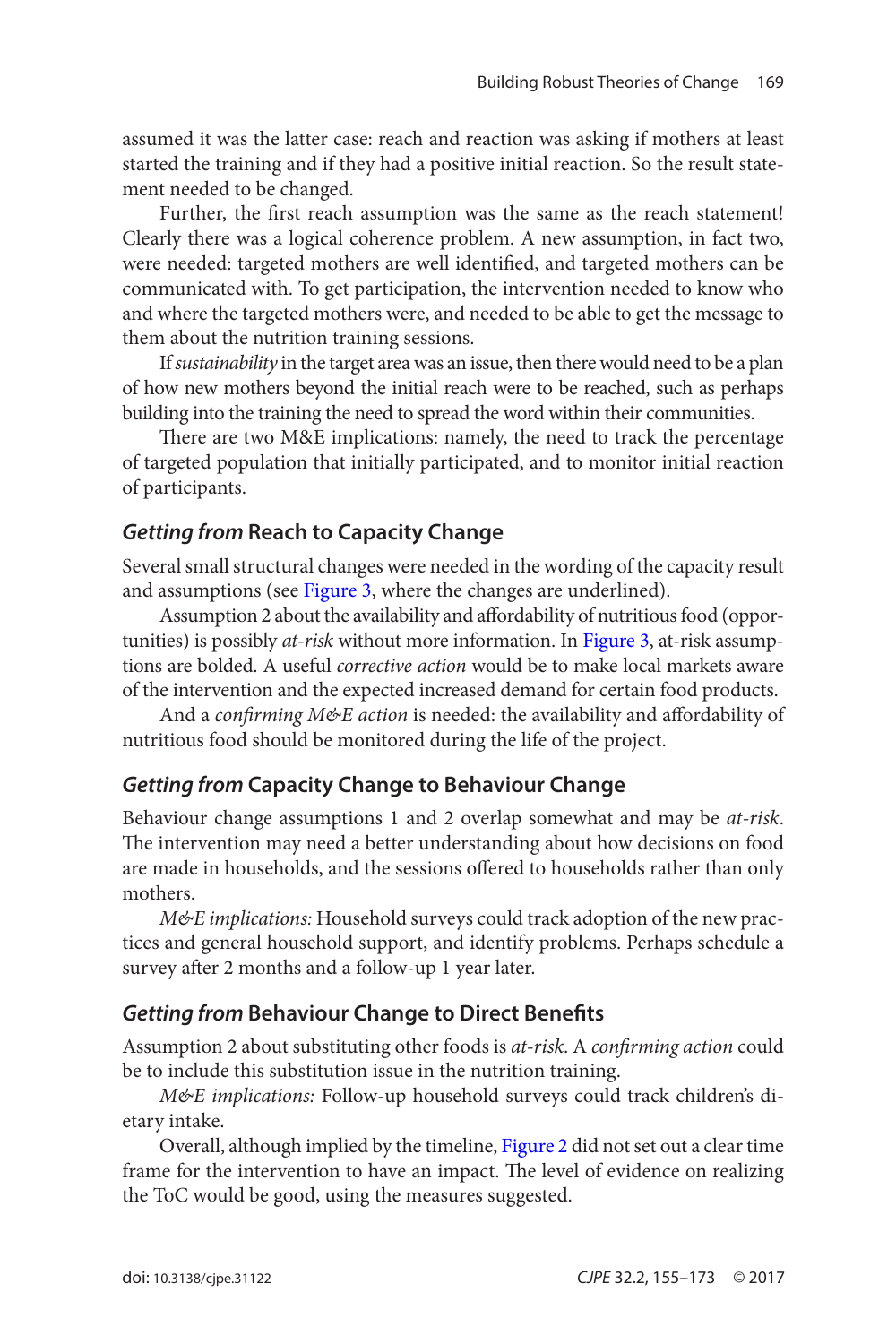<span id="page-15-0"></span>

**Figure 3.** A Robust Nutrition Intervention Theory of Change

Based on this ToC Analysis, the revised and more robust ToC is shown in Figure 3. At-risk assumptions are shown in bold, and wording changes are underlined.

### **Concluding Remarks**

Theories of change are the basis for theory-based evaluation approaches, such as logical analysis ([Brousselle & Champagne, 2011](#page-16-0); [Rey et al., 2012\)](#page-17-0), realist evaluation ([Blamey & Mackenzie, 2007](#page-16-0); [Pawson, 2013](#page-17-0)), contribution analysis ([Mayne,](#page-17-0) [2012](#page-17-0)), and process tracing ([Schmitt & Beach, 2015](#page-17-0)). As such, the robustness of the theory of change used matters. A weak theory of change can only generate weak findings. For example, confirming a weak theory of change—one poorly structured with evident logical gaps—in contribution analysis cannot lead to credible causal contribution claims.

This article argues the usefulness of building robust theories of change and structured theory of change analysis, so that evaluation findings based on these theories of change are strengthened. ToC Analysis involves assessing a theory of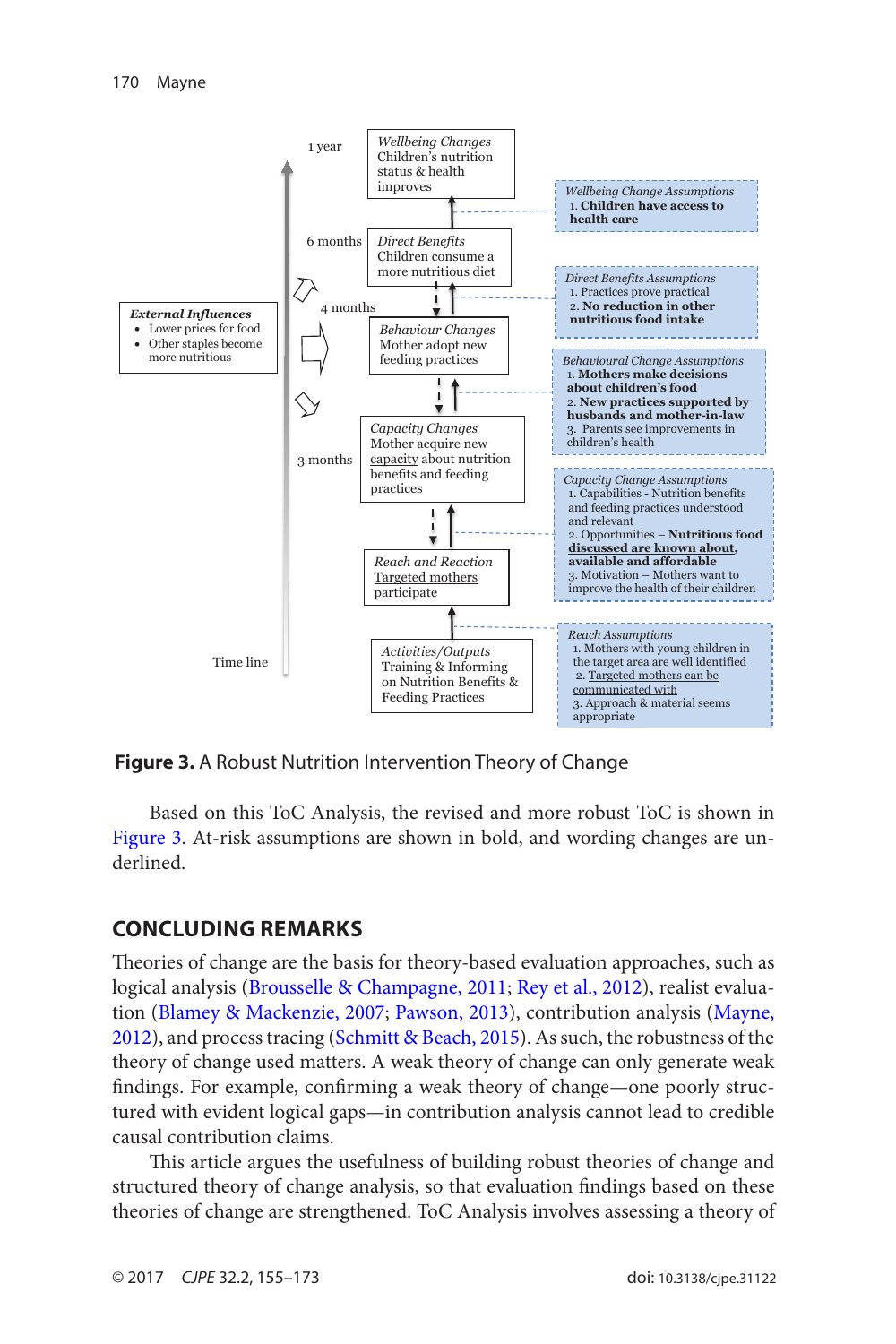<span id="page-16-0"></span>change against a set of criteria ([Table 1](#page-7-0)) for each result, each assumption, and each causal link, challenging the structure and logic of the theory of change. The analysis takes some time and discipline to carry out. But it is mainly a desk review, and overall it entails hours rather than days of work. In my experience, it inevitably leads to improvements in the theory of change. The results are usually quite informative, leading to

- more robust ToCs,
- better intervention designs,
- useful M&E actions to help manage the intervention and support future evaluation, and
- *ex post*, more credible theory-based evaluations.

## **References**

- [Blamey, A., & Mackenzie, M. \(2007\)](#page-15-0). Theories of change and realistic evaluation: Peas in a pod or apples and oranges? *Evaluation*, *13*(4), 439–455. [http://dx.doi.](http://dx.doi.org/10.1177/1356389007082129) [org/10.1177/1356389007082129](http://dx.doi.org/10.1177/1356389007082129)
- [Brousselle, A., & Champagne, F. \(2011\)](#page-15-0). Program theory evaluation: Logic analysis. *Evaluation and Program Planning*, *34*(1), 69–78. [http://dx.doi.org/10.1016/j.evalprogplan.](http://dx.doi.org/10.1016/j.evalprogplan.2010.04.001) [2010.04.001](http://dx.doi.org/10.1016/j.evalprogplan.2010.04.001)
- [Coryn, C. L. S., Noakes, L. A., Westine, C. D., & Schroter, D. C. \(2011\)](#page-0-0). A systematic review of theory-driven evaluation practice from 1990 to 2009. *American Journal of Evaluation*, *32*(2), 199–226. <http://dx.doi.org/10.1177/1098214010389321>
- [Davies, R. \(2012\)](#page-3-0). Criteria for assessing the evaluability of theories of change. [http://](http://mandenews.blogspot.com/2012/04/criteria-for-assessing-evaluablity-of.html) [mandenews.blogspot.com/2012/04/criteria-for-assessing-evaluablity-of.html](http://mandenews.blogspot.com/2012/04/criteria-for-assessing-evaluablity-of.html).
- [Davies, R. \(2013\)](#page-5-0). *Planning evaluability assessments: A synthesis of the literature with recommendations* (Working Paper 40: DFID). Retrieved from [https://www.gov.uk/](https://www.gov.uk/government/uploads/system/uploads/attachment_data/file/248656/wp40-planning-eval-assessments.pdf) [government/uploads/system/uploads/attachment\\_data/file/248656/wp40-planning](https://www.gov.uk/government/uploads/system/uploads/attachment_data/file/248656/wp40-planning-eval-assessments.pdf)[eval-assessments.pdf.](https://www.gov.uk/government/uploads/system/uploads/attachment_data/file/248656/wp40-planning-eval-assessments.pdf)
- [Donaldson, S. I. \(2007\)](#page-0-0). *Program theory-driven evaluation science: Strategies and application*. Mahwah, NJ: Lawrence Erlbaum. Retrieved from [https://www.researchgate.net/pub](https://www.researchgate.net/pub-lication/235930890_Program_theory-driven_evaluation_science_Strategies_and_applications)[lication/235930890\\_Program\\_theory-driven\\_evaluation\\_science\\_Strategies\\_and\\_ap](https://www.researchgate.net/pub-lication/235930890_Program_theory-driven_evaluation_science_Strategies_and_applications)[plications](https://www.researchgate.net/pub-lication/235930890_Program_theory-driven_evaluation_science_Strategies_and_applications)
- [Funnell, S., & Rogers, P. \(2011\)](#page-0-0). *Purposeful program theory: Effective use of theories of change and logic models*. San Francisco, CA: Jossey-Bass.
- [Hansen, M. B., & Vedung, E. \(2010\)](#page-8-0). Theory-based stakeholder evaluation. *American Journal of Evaluation*, *31*(3), 295–313.<http://dx.doi.org/10.1177/1098214010366174>
- [James, C. \(2011\)](#page-0-0). *Theory of change review. A report commissioned by Comic Relief*. Available at [http://mande.co.uk/blog/wp-content/uploads/2012/03/2012-Comic-Relief-](http://mande.co.uk/blog/wp-content/uploads/2012/03/2012-Comic-Relief-Theory-of-Change-Review-FINAL.pdf)[Theory-of-Change-Review-FINAL.pdf](http://mande.co.uk/blog/wp-content/uploads/2012/03/2012-Comic-Relief-Theory-of-Change-Review-FINAL.pdf).
- [Johnson, N., Mayne, J., Grace, D., & Wyatt, A. \(2015\).](#page-3-0) *How will training traders contribute to improved food safety in informal markets for meat and milk?: A theory of change analysis* (IFPRI Discussion Paper 1451). Washington, DC: International Food Policy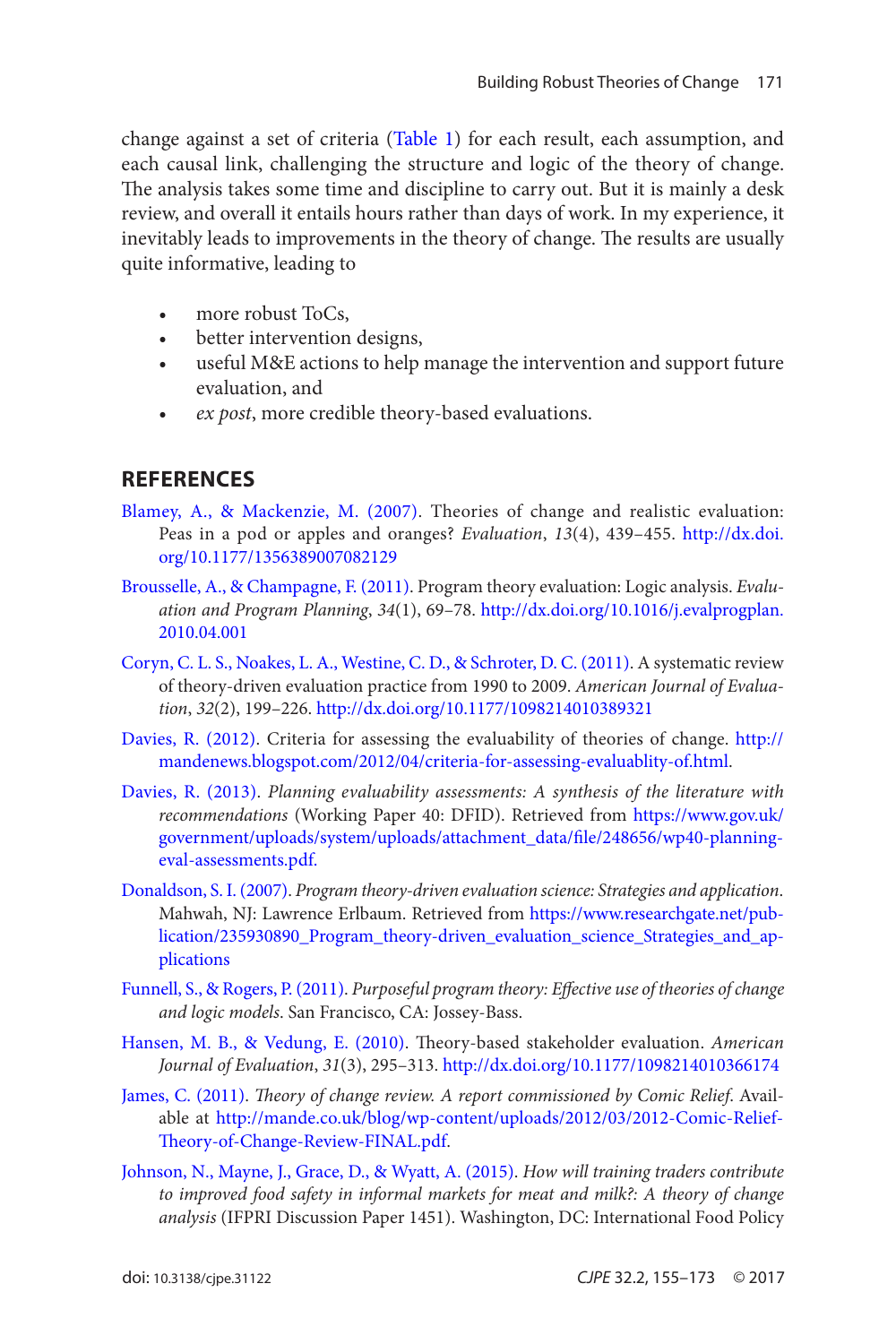<span id="page-17-0"></span>Research Institute (IFPRI). Available at [http://ebrary.ifpri.org/cdm/ref/collection/](http://ebrary.ifpri.org/cdm/ref/collection/p15738coll2/id/129293) [p15738coll2/id/129293](http://ebrary.ifpri.org/cdm/ref/collection/p15738coll2/id/129293).

- [Leeuw, F. \(2012\)](#page-3-0). Linking theory-based evaluation and contribution analysis: Three problems and a few solutions. *Evaluation*, *18*(3), 348–363. [http://dx.doi.](http://dx.doi.org/10.1177/1356389012452051) [org/10.1177/1356389012452051](http://dx.doi.org/10.1177/1356389012452051)
- [Mayne, J. \(2011\).](#page-5-0) Contribution analysis: Addressing cause and effect. In R. Schwartz, K. Forss, & M. Marra (Eds.), *Evaluating the complex* (pp. 53–96). New Brunswick, NJ: Transaction Publishers.
- [Mayne, J. \(2012\)](#page-15-0). Contribution analysis: Coming of age? *Evaluation*, *18*(3), 270–280. [http://](http://dx.doi.org/10.1177/1356389012451663) [dx.doi.org/10.1177/1356389012451663](http://dx.doi.org/10.1177/1356389012451663)
- [Mayne, J. \(2015\)](#page-1-0). Useful theory of change models. *Canadian Journal of Program Evaluation*, *30*(2), 119–142. <http://dx.doi.org/10.3138/cjpe.230>
- [Mayne, J. \(2016a\)](#page-1-0). *The COM-B theory of change model: Working paper*. Retrieved from https://www.researchgate.net/publication/314086441\_The\_COM-B\_Theory\_of [Change\\_Model\\_V3](https://www.researchgate.net/publication/314086441_The_COM-B_Theory_of_Change_Model_V3).
- [Mayne, J. \(2016b\)](#page-13-0). *An example of ToC analysis*. Retrieved from [https://www.researchgate.](https://www.researchgate.net/publication/305957815_An_Example_of_ToC_Analysis) [net/publication/305957815\\_An\\_Example\\_of\\_ToC\\_Analysis](https://www.researchgate.net/publication/305957815_An_Example_of_ToC_Analysis).
- [Mayne, J., & Johnson, N. \(2015\)](#page-3-0). Using theories of change in the CGIAR Research Program on Agriculture for Nutrition and Health. *Evaluation*, *21*(4), 407–428. [http://dx.doi.](http://dx.doi.org/10.1177/1356389015605198) [org/10.1177/1356389015605198](http://dx.doi.org/10.1177/1356389015605198)
- [Morton, S. \(2015\)](#page-8-0). Progressing research impact assessment: A "contributions" approach. *Research Evaluation*, *24*(4), 405–419.<http://dx.doi.org/10.1093/reseval/rvv016>
- [Patton, M. Q. \(2008\)](#page-0-0). *Utilization-focused evaluation* (4th ed.). Thousand Oaks, CA: Sage.
- [Pawson, R. \(2013\)](#page-15-0). *The science of evaluation: A realist manifesto.* Atlanta, GA: Sage.
- [Peersman, G., Guijt, I., & Pasanen, T. \(2015\)](#page-5-0). *Evaluability assessment for impact evaluation: Guidance, checklists and decision support, A Methods Lab Publication*. London, UK: Overseas Development Institute.
- [Rey, L., Brousselle, A., & Dedobbeleer, N. \(2012\)](#page-3-0). Logic analysis: Testing program theory to better evaluate complex intervention. *Canadian Journal of Program Evaluation*, *26*(3), 61–89. Retrieved from [https://evaluationcanada.ca/system/files/cjpe-entries/](https://evaluationcanada.ca/system/files/cjpe-entries/26-3-061.pdf) [26-3-061.pdf](https://evaluationcanada.ca/system/files/cjpe-entries/26-3-061.pdf)
- [Rogers, P. \(2007\)](#page-0-0). Theory-based evaluations: Reflections ten years on. *New Directions for Evaluation*, *114*, 63–67.<http://dx.doi.org/10.1002/ev.225>
- [Schmitt, J., & Beach, D. \(2015\)](#page-15-0). The contribution of process tracing to theory-based evaluations of complex aid instruments. *Evaluation*, *21*(4), 429–447. [http://dx.doi.](http://dx.doi.org/10.1177/1356389015607739) [org/10.1177/1356389015607739](http://dx.doi.org/10.1177/1356389015607739)
- [Tremblay, M.-C., Brousselle, A., Richard, L., & Beaudet, N. \(2013\)](#page-3-0). Defining, illustrating and reflecting on logic analysis with an example from a professional development program. *Evaluation and Program Planning*, *40*, 64–73. [http://dx.doi.org/10.1016/j.](http://dx.doi.org/10.1016/j.evalprogplan.2013.05.004) [evalprogplan.2013.05.004](http://dx.doi.org/10.1016/j.evalprogplan.2013.05.004)
- [Trevisan, M., & Walser, T. \(2014\)](#page-5-0). *Evaluability assessment: Improving evaluation quality and use*. Thousand Oaks, CA: Sage.